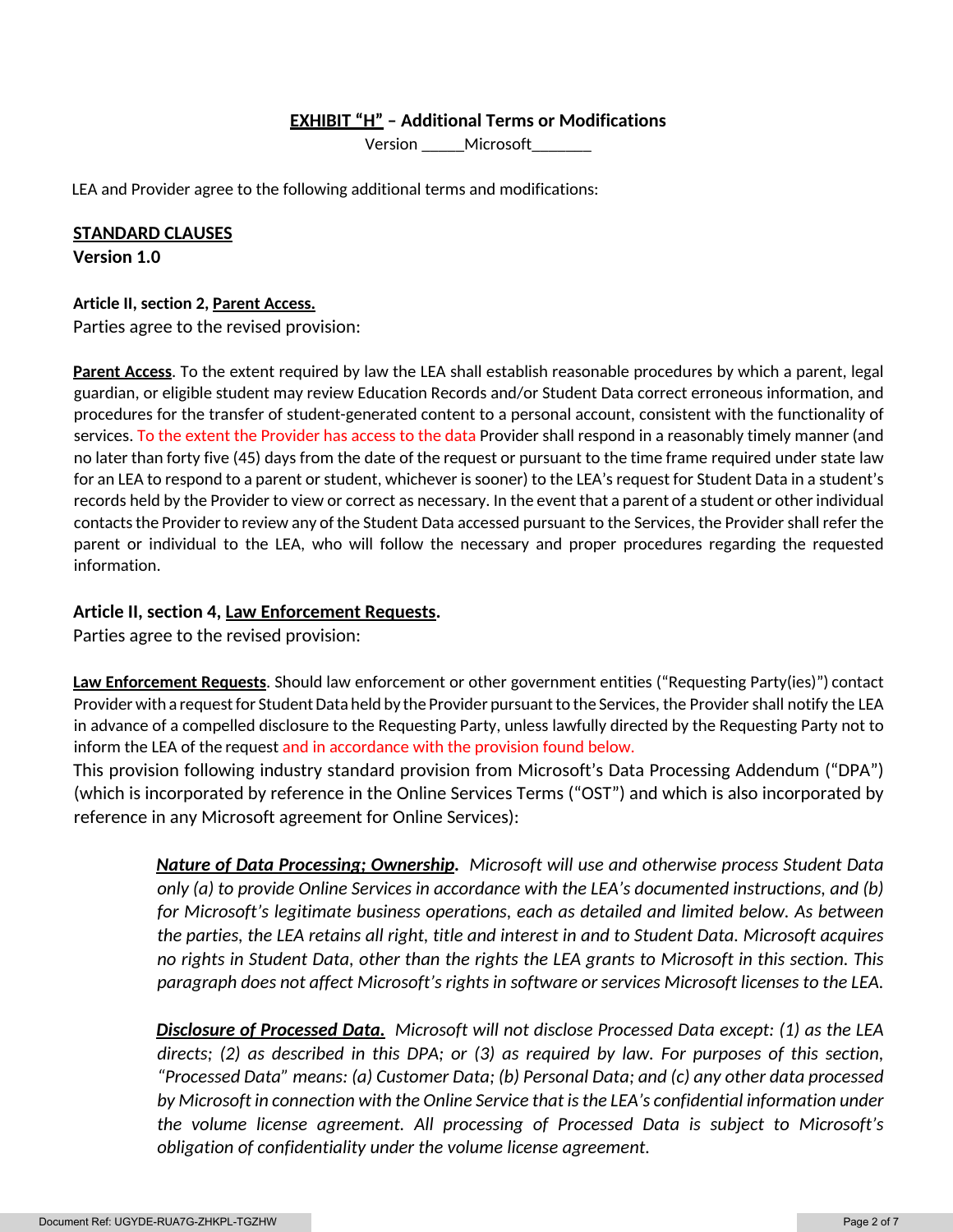*Microsoft will not disclose Processed Data to law enforcement unless required by law. If law enforcement contacts Microsoft with a demand for Processed Data, Microsoft will attempt to redirect the law enforcement agency to request that data directly from the LEA. If compelled to disclose Processed Data to law enforcement, Microsoft will promptly notify the LEA and provide a copy of the demand unless legally prohibited from doing so.*

*Upon receipt of any other third-party request for Processed Data, Microsoft will promptly notify the LEA unless prohibited by law. Microsoft will reject the request unless required by law to comply. If the request is valid, Microsoft will attempt to redirect the third party to request the data directly from the LEA.*

*Microsoft will not provide any third party: (a) direct, indirect, blanket, or unfettered access to Processed Data; (b) platform F keys used to secure Processed Data or the ability to break such encryption; or (c) access to Processed Data if Microsoft is aware that the data is to be used for purposes other than those stated in the third party's request.* 

*In support of the above, Microsoft may provide the LEA's basic contact information to the third party.*

## **Article IV, Section 5**

Parties agree to the revised provision:

**De-Identified Data**: Provider agrees not to attempt to re-identify de-identified Student Data. De-Identified Data may be used by the Provider for those purposes allowed under FERPA and the following purposes: assisting the LEA or other governmental agencies in conducting research and other studies; and (2) research and development of the Provider's educational sites, services, or applications, and to demonstrate the effectiveness of the Services; and (3) for adaptive learning purpose and for customized student learning. Provider's use of De-Identified Data shall survive termination of this DPA or any request by LEA to return or destroy Student Data. Except for Subprocessors, Provider agrees not to transfer deidentified Student Data to any party unless  $\{a\}$  that party agrees in writing not to attempt re-identification., and (b) prior written notice has been given to the LEA who has provided prior written consent for such transfer. Prior to publishing any document that names the LEA explicitly or indirectly, the Provider shall obtain the LEA's written approval of the manner in which de-identified data is presented.

## **Article V, section 2**

## **Audits**

Parties agree to the revised provision:

**Audits.** No more than once a year, or following unauthorized access, upon receipt of a written request from the LEA with at least ten (10) business days' notice and upon the execution of an appropriate confidentiality agreement, the Provider will allow the LEA to audit the security and privacy measures that are in place to ensure protection of Student Data or any portion thereof as it pertains to the delivery of services to the LEA . The LEA may make reasonable inquiries of the Provider regarding the use of the LEA's Student Data and the security measures undertaken by the Provider to protect said Student Data.

The Provider will also cooperate reasonably with the LEA and any local, state, or federal agency with oversight authority or jurisdiction in connection with any audit or investigation of the Provider and/or delivery of Services to students and/or LEA, and shall provide reasonable access to the Provider's facilities, staff, agents and LEA's Student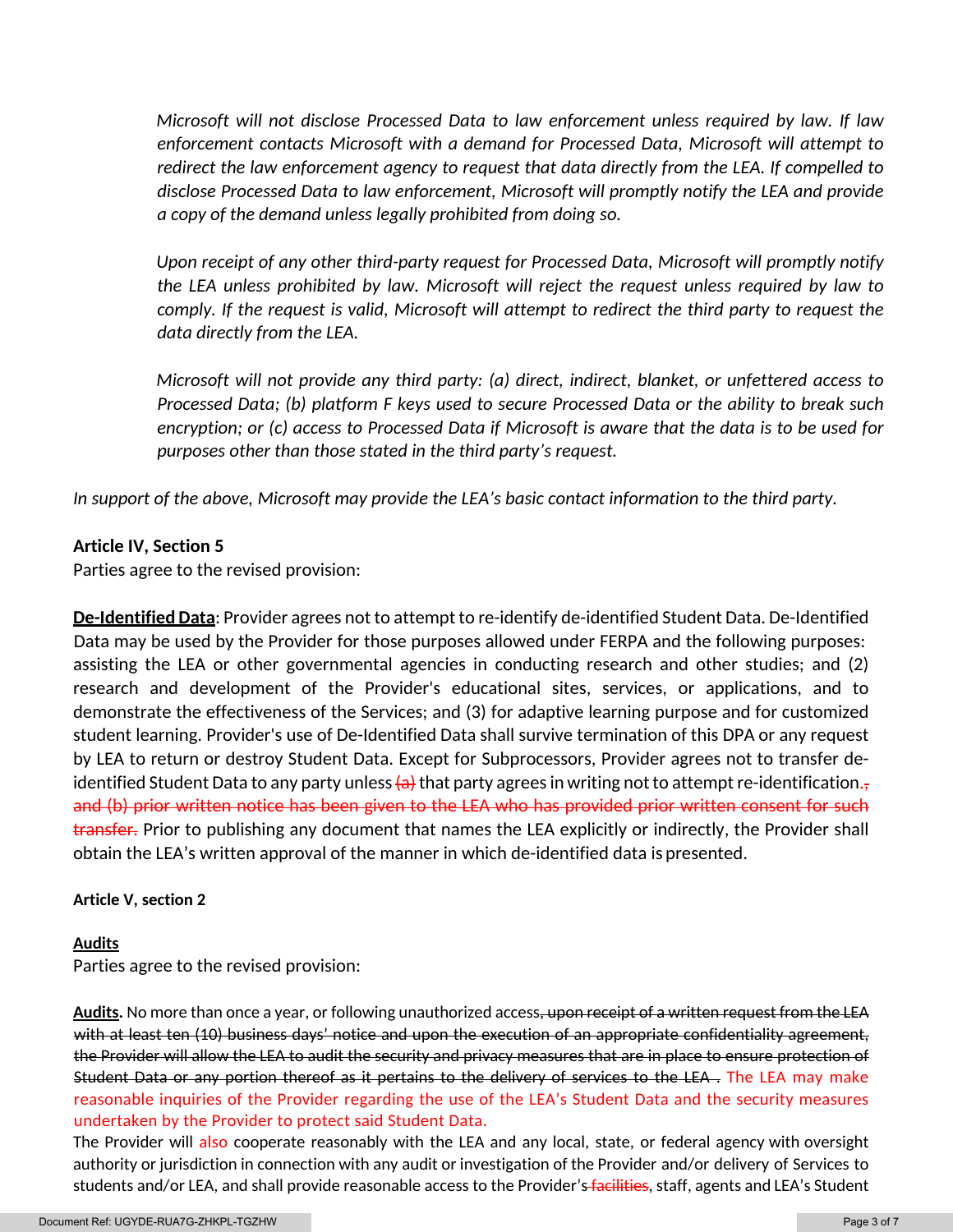Data and all records pertaining to the Provider, LEA and delivery of Services to the LEA. Failure to reasonably cooperate shall be deemed a material breach of the DPA.

> *In accordance with the above, Microsoft will conduct audits of the security of the computers, computing environment and physical data centers that it uses in processing Customer Data and Personal Data, as follows:*

> *Where a standard or framework provides for audits, an audit of such control standard or framework will be initiated at least annually.*

> *Each audit will be performed according to the standards and rules of the regulatory or accreditation body for each applicable control standard or framework.*

> *Each audit will be performed by qualified, independent, third party security auditors at Microsoft's selection and expense.*

> *Each audit will result in the generation of an audit report ("Microsoft Audit Report"), which Microsoft will make available at https://servicetrust.microsoft.com/ or another location identified by Microsoft. The Microsoft Audit Report will be Microsoft's Confidential Information and will clearly disclose any material findings by the auditor. Microsoft will promptly remediate issues raised in any Microsoft Audit Report to the satisfaction of the auditor. If Customer requests, Microsoft will provide Customer with each Microsoft Audit Report. The Microsoft Audit Report will be subject to non-disclosure and distribution limitations of Microsoft and the auditor.*

> *To the extent Customer's audit requirements under the Standard Contractual Clauses or Data Protection Requirements cannot reasonably be satisfied through audit reports, documentation or compliance information Microsoft makes generally available to its customers, Microsoft will promptly respond to Customer's additional audit instructions. Before the commencement of an audit, Customer and Microsoft will mutually agree upon the scope, timing, duration, control and evidence requirements, and fees for the audit, provided that this requirement to agree will not permit Microsoft to unreasonably delay performance of the audit. To the extent needed to perform the audit, Microsoft will make the processing systems, facilities and supporting documentation relevant to the processing of Customer Data and Personal Data by Microsoft, its Affiliates, and its Subprocessors available. Such an audit will be conducted by an independent, accredited third-party audit firm, during regular business hours, with reasonable advance notice to Microsoft, and subject to reasonable confidentiality procedures. Neither Customer nor the auditor shall have access to any data from Microsoft's other customers or to Microsoft systems or facilities not involved in the Online Services. Customer is responsible for all costs and fees related to such audit, including all reasonable costs and fees for any and all time Microsoft expends for any such audit, in addition to the rates for services performed by Microsoft. If the audit report generated as a result of Customer's audit includes any finding of material non-compliance, Customer shall share such audit report with Microsoft and Microsoft shall promptly cure any material non-compliance.*

> *If the Standard Contractual Clauses apply, then this section is in addition to Clause 5 paragraph f and Clause 12 paragraph 2 of the Standard Contractual Clauses. Nothing in this section of the DPA varies or modifies the Standard Contractual Clauses or the GDPR Terms or affects any supervisory authority's or data subject's rights under the Standard Contractual Clauses or Data Protection Requirements. Microsoft Corporation is an intended third-party beneficiary of this section.*

### **Article V, section 3, Data Security.**

### (Add below to Exhibit F)

Parties agree that the following further documentation on Microsoft's security commitments will apply and are incorporated into the contract via the Online Services Privacy & Security Terms, inclusive of the Data Protection Addendum, found at : Commercial Licensing Terms (microsoft.com).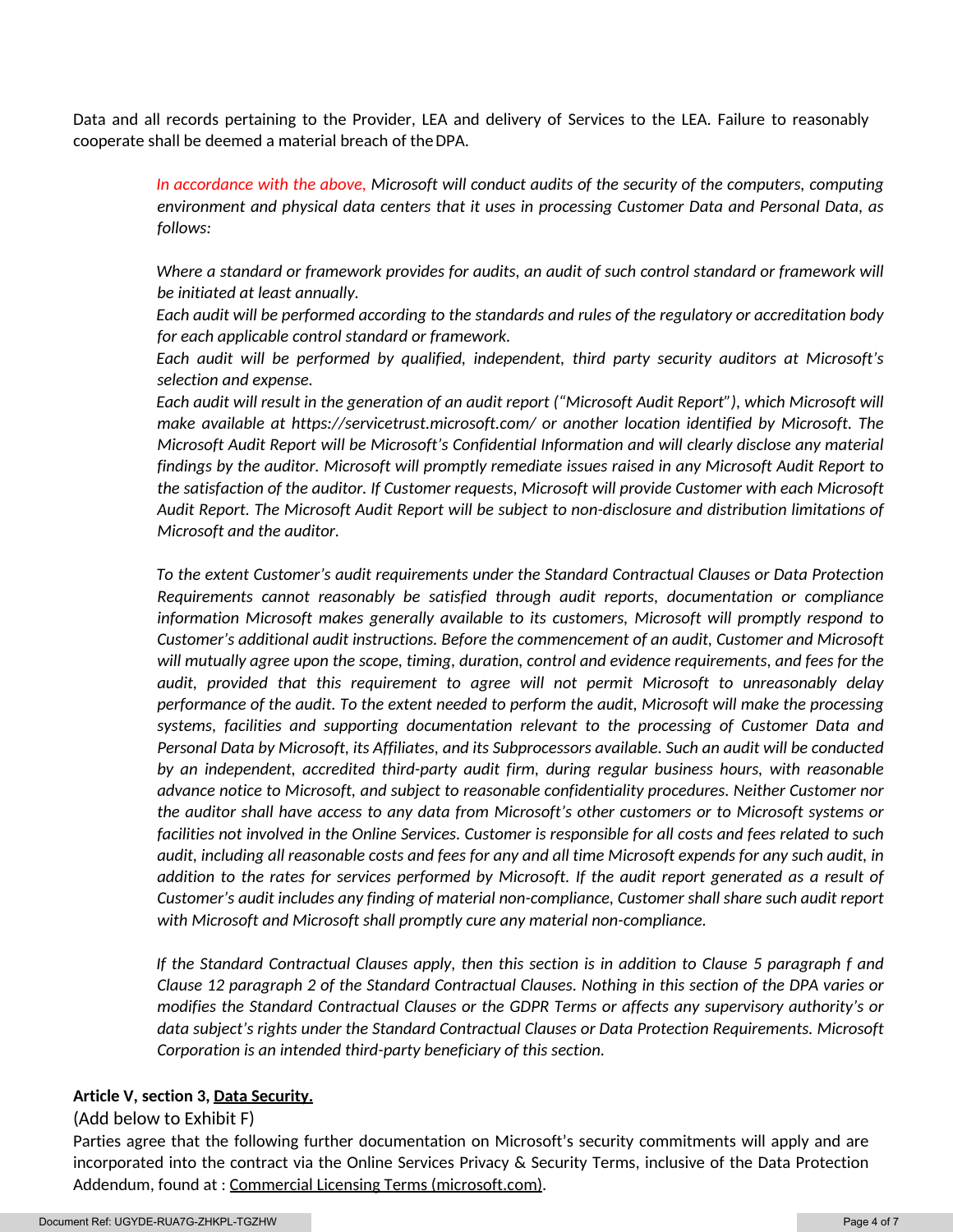## **Article V, section 4, Data Breach.**

Parties agree to the revised provision:

**Data Breach**. In the event of an unauthorized release, disclosure or acquisition of Student Data that compromises the security, confidentiality or integrity of the Student Data maintained by the Provider the Provider shall provide notification to LEA within seventy-two (72) hours of confirmation of the incident, unless notification within this time limit would disrupt investigation of the incident by law enforcement. In such an event, notification shall be made within a reasonable time after the incident. Provider shall follow the following process:

- (1) The security breach notification described above shall include, at a minimum, the following information to the extent known by the Provider and as it becomes available:
	- i. The name and contact information of the reporting LEA subject to this section.
	- ii. A list of the types of personal information that were or are reasonably believed to have been the subject of a breach.
	- iii. If the information is possible to determine at the time the notice is provided, then either (1) the date of the breach, (2) the estimated date of the breach, or (3) the date range within which the breach occurred. The notification shall also include the date of the notice.
	- iv. Whether the notification was delayed as a result of a law enforcement investigation, if that information is possible to determine at the time the notice is provided; and
	- v. A general description of the breach incident, if that information is possible to determine at the time the notice is provided.

*Security Incident Notification. If Microsoft becomes aware of a breach of security leading to the accidental or unlawful destruction, loss, alteration, unauthorized disclosure of, or access to Student Data while processed by Microsoft (each a "Security Incident"), Microsoft will promptly and without undue delay (1) notify the LEA of the Security Incident; (2) investigate the Security Incident and provide the LEA with detailed information about the Security Incident; in accordance with applicable state law (3) take reasonable steps to mitigate the effects and to minimize any damage resulting from the Security Incident.*

*Notification(s) of Security Incidents will be delivered to one or more of the LEA's administrators by any means Microsoft selects, including via email. It is the LEA's sole responsibility to ensure the LEA's administrators maintain accurate contact information on each applicable Online Services portal. The LEA is solely responsible for complying with its obligations under incident notification laws applicable to the LEA and fulfilling any third-party notification obligations related to any Security Incident.*

*Microsoft shall make reasonable efforts to assist the LEA in fulfilling the LEA's obligation under GDPR Article 33 or other applicable law or regulation to notify the relevant supervisory authority and data subjects about such Security Incident.*

*Microsoft's notification of or response to a Security Incident under this section is not an acknowledgement by Microsoft of any fault or liability with respect to the Security Incident.*

 *The LEA must notify Microsoft promptly about any possible misuse of its accounts or authentication credentials or any security incident related to an Online Service.*

> (2) Provider agrees to adhere to all federal and state requirements with respect to a data breach related to the Student Data, including, when appropriate or required, the required responsibilities and procedures for notification and mitigation of any such data breach.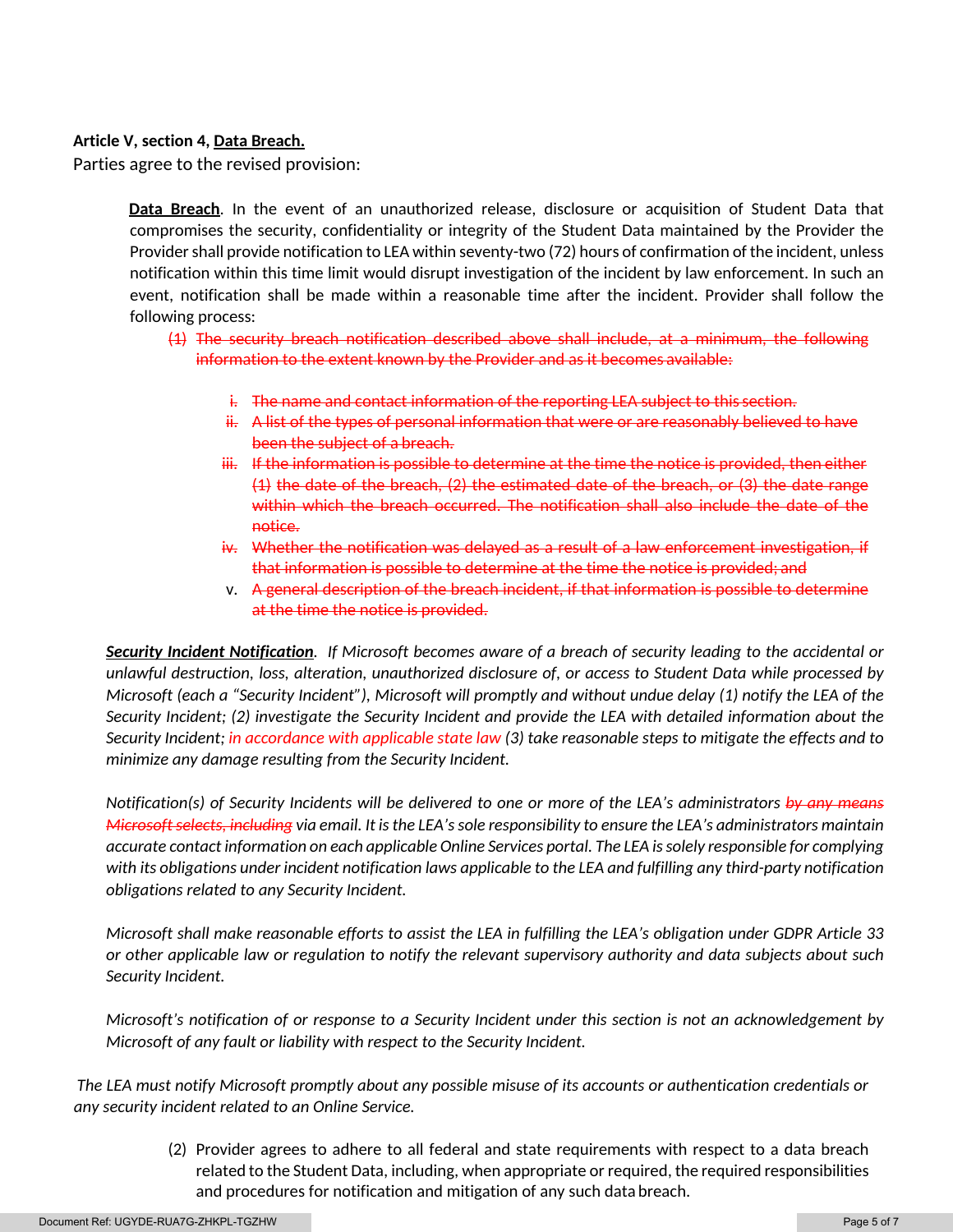- (3) Provider further acknowledges and agrees to have a written incident response plan that reflects best practices and is consistent with industry standards and federal and state law for responding to a data breach, breach of security, privacy incident or unauthorized acquisition or use of Student Data or any portion thereof, including personally identifiable information and agrees to provide LEA, upon request, with a summary of said written incident response plan.
- (4) LEA shall provide notice and facts surrounding the breach to the affected students, parents or guardians.
- (5) In the event of a breach originating from LEA's use of the Service, Provider shall cooperate with LEA to the extent necessary to expeditiously secure Student Data.